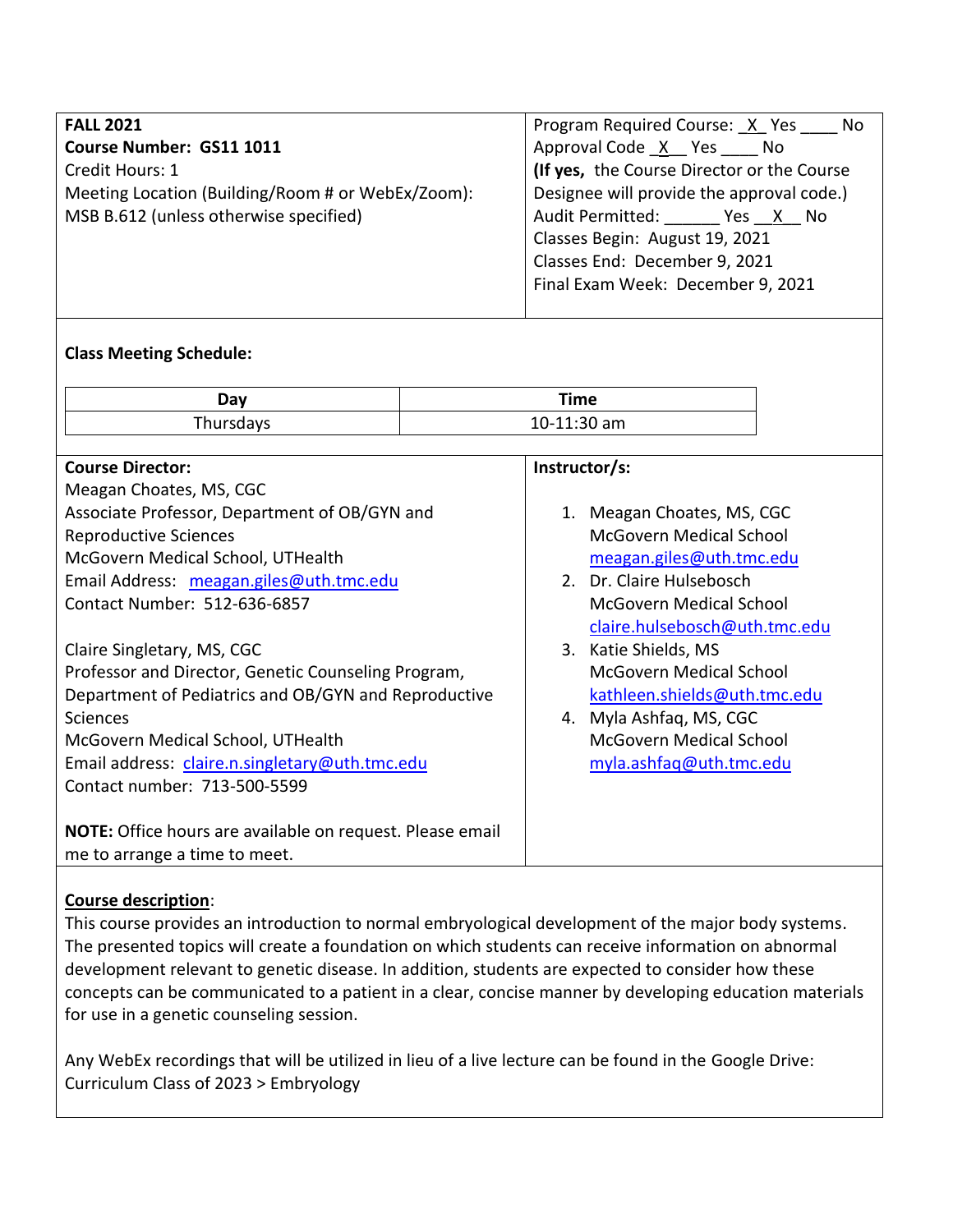# **Textbook/Supplemental Reading Materials** (if any)

- $\bullet$  Moore and Persaud (2015) The Developing Human,  $10^{th}$  edition, ISBN #978-03223313384
	- o Available online:<https://libguides.library.tmc.edu/McGovernMed/books>
	- o Available on GC Google Drive

# **Course Objective/s:**

Upon successful completion of this course, students will appreciate both normal and abnormal embryological development of the major body systems

# *Specific Learning Objectives***:**

- 1. Appreciate normal embryological development of the major body systems
- 2. Consider how these concepts can be communicated to a patient in a clear, concise manner
- 3. Develop verbal and visual education materials for use in a genetic counseling session
- 4. Have a foundation on which to receive information on abnormal development, relevant to genetic disease

# **Student responsibilities and expectations:**

Students enrolled in this course will be expected to perform the following activities each week.

- 1. Read the chapters/articles assigned by the facilitator(s).
- 2. Complete assignments.
- 3. Actively participate in class discussions.

Students are expected to complete all assigned reading material prior to class. While you may work and discuss all course materials and assignments in groups, assignments must be your own. Plagiarism and failure to properly cite scientific literature and other sources will not be tolerated and are grounds for dismissal from the course and further GSBS disciplinary action. Cheating or engaging in unethical behavior during examinations (quizzes and final) will be grounds for dismissal from the course without credit and further GSBS disciplinary action.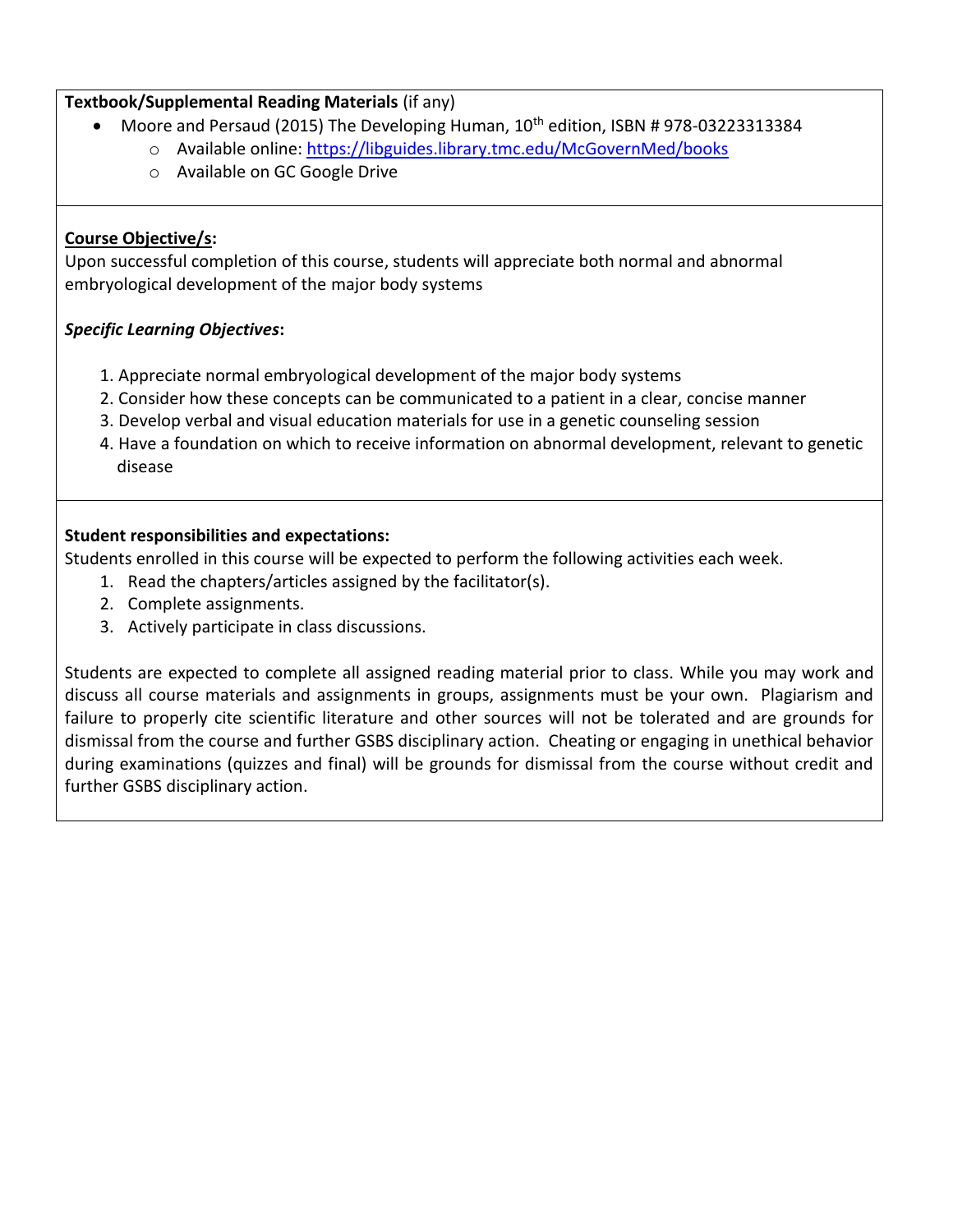| <b>Student Assessment and Grading Criteria:</b> |                                                                                                                                                                                                                                               |
|-------------------------------------------------|-----------------------------------------------------------------------------------------------------------------------------------------------------------------------------------------------------------------------------------------------|
| Patient Education Assignment 1 (15%)            | When providing information to patients regarding abnormal<br>development relevant to genetic disease, it is important to<br>also be able to compare this to the normal, expected<br>development for context. Providing descriptions of normal |
|                                                 | development of body systems in a clear, concise manner is                                                                                                                                                                                     |
|                                                 | important to your patients' overall understanding of their                                                                                                                                                                                    |
| Patient Education Assignment 2 (15%)            | own or their child's condition.                                                                                                                                                                                                               |
|                                                 | This assignment serves as an additional opportunity to begin                                                                                                                                                                                  |
|                                                 | synthesizing the information presented in this course in away                                                                                                                                                                                 |
|                                                 | that may help you prepare fo the final exam. This assignment                                                                                                                                                                                  |
| Final Exam Prep Assignment (20%)                | can be accessed/submitted via Canvas.                                                                                                                                                                                                         |
|                                                 | Each test will evaluate the understanding of the information                                                                                                                                                                                  |
| Midterm Exam $-30$ questions (25%)              | presented in the course to date. The exams will be                                                                                                                                                                                            |
|                                                 | administered through Canvas, and will utilize LockDown                                                                                                                                                                                        |
| Final Exam $-60$ questions (25%)                | Broswer software (functional with Windows, Mac, or iPad).                                                                                                                                                                                     |

### **ASSIGNMENT DESCRIPTIONS**

- **Patient Education Assignments:** Please describe how normal development occurs and what changes with abnormal development in relation to your assigned abnormality as you would to a patient (10<sup>th</sup> grade education level). You are not trying to teach a patient embryology; you are trying to teach a patient how a birth defect formed in their baby. This should be recorded as an audio file. In addition, you should create a visual aid that would enhance your verbal description to a patient. Please refer to grading rubric below for required criteria for these two assignments.
	- o **Patient Education Assignment 1: Work in Pairs**

| <b>Students</b>    | <b>Assigned Abnormality</b>    |
|--------------------|--------------------------------|
| Latonya & Jordan   | Molar pregnancy                |
| Madeline & Jasmine | Spina bifida                   |
| Erin & Cindy       | Anencephaly                    |
| Yusra & Tessa      | Gastroschisis                  |
| Jack & Emily       | Atrioventricular Septal Defect |

### o **Patient Education Assignment 2: Work Individually**

| <b>Student</b> | Abnormality               | <b>Student</b> | Abnormality  |
|----------------|---------------------------|----------------|--------------|
| Latonya        | Microtia                  | Emily          | Hypospadias  |
| Madeline       | Chorioretinal coloboma    | Tessa          | Syndactyly   |
| Erin           | Horeshoe kidney           | Cindy          | Omphalocele  |
| Yusra          | Ventricular septal defect | Jasmine        | Clubfoot     |
| Jack           | Cleft lip                 | Jordan         | Cleft palate |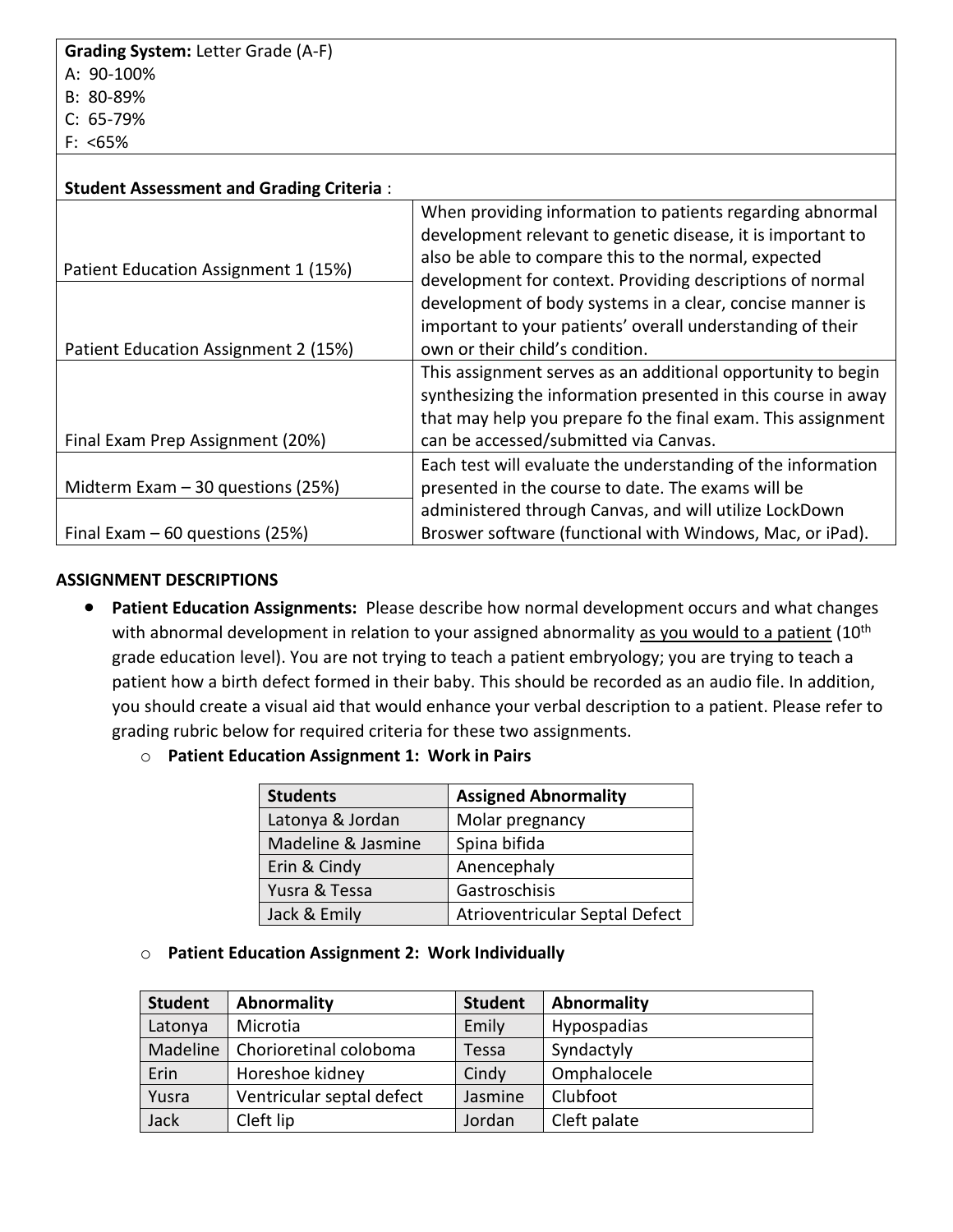**Rubric for Patient Education Assignments:** Provide a description of normal development in a clear, concise manner along with description of abnormal development of a specific birth defect.

| <b>Audio Recording (8 points total)</b>                | Yes            | No |
|--------------------------------------------------------|----------------|----|
| Use of appropriate tone and pace                       | 1              | 0  |
| Use of accessible language                             | 1              | 0  |
| (appropriate word choice $-10^{th}$ grade level)       |                |    |
| Clear description of normal development                | 1              | 0  |
| Correct description of normal development              | $\overline{2}$ | 1  |
| Clear description of abnormal development              | 1              | 0  |
| Correct description of abnormal development            | $\overline{2}$ | 1  |
| Visual Aid (6 points total)                            |                |    |
| Correct and clear illustration of normal development   | 2              | 1  |
| Correct and clear illustration of abnormal development | 2              | 1  |
| Cohesion with verbal description                       | 1              | 0  |
| Use of accessible language and diagrams for patient    | 1              | 0  |
| <b>Time</b> (1 point total)                            |                |    |
| Turned in on time                                      | 0.5            |    |
| Recording at or less than 5 min                        | 0.5            | O  |

**Total** (out of 15 points):

# **Guide for LockDown Broswer:**

Watch this video to get a basic understanding of LockDown Browser: <https://www.respondus.com/products/lockdown-browser/student-movie.shtml>

Here is a Quick Start Guide that details similar information in written format: <https://web.respondus.com/wp-content/uploads/2019/08/RLDB-QuickStartGuide-Instructure-Student.pdf>

Download and install LockDown Browser to your device (Windows computer, Mac computer, or iPad device) from this link: <https://download.respondus.com/lockdown/download.php?id=448845687>

Once Installed and Ready to Take Exam:

- Start LockDown Browser application
- Log into to Canvas like you usually do
- Navigate to the quiz

LockDown Browser will prevent you from accessing other websites or applications; you will be unable to exit the test until all questions are completed and submitted. Note: You won't be able to access a quiz that requires LockDown Browser with a standard web browser. If this is tried, an error message will indicate that